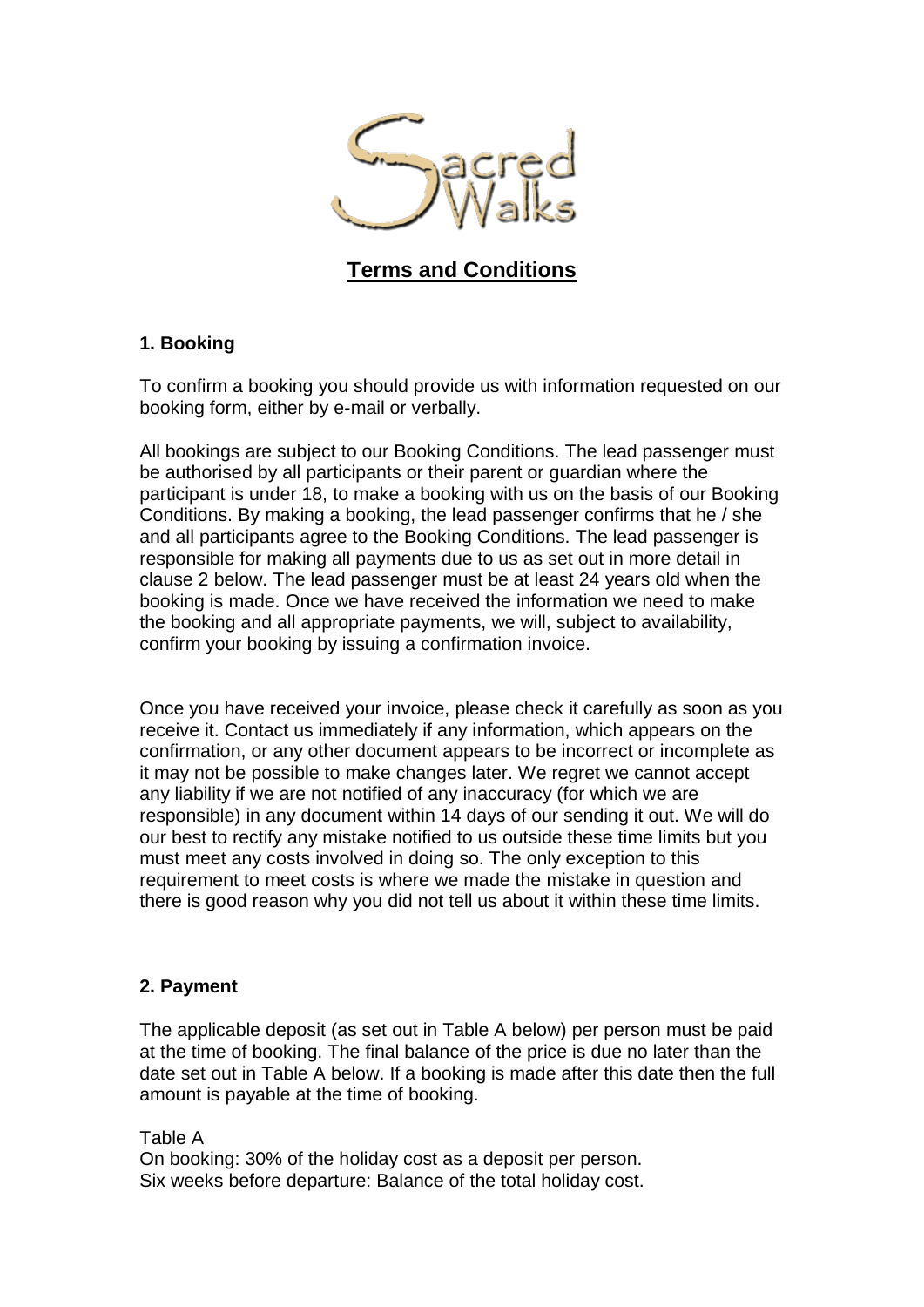# **3. Special requests and medical problems**

If you have a special request, you should inform us of it in writing at the time of booking. If any participant has any medical problem or disability which may affect your holiday, you must tell us before the lead passenger confirms your booking so that we can advise as to the suitability of the chosen arrangements. In any event, you must give us full details in writing at the time of booking. You must also notify us of any change or deterioration in the disability or medical condition or development of any disability or medical condition after booking.

In view of the nature of Sacred Walks holidays featured on our website, we regret we must reserve the right to decline any booking or cancel (in the event of the development, deterioration or change of any disability or medical condition occurring after confirmation) whenever we reasonably feel unable to accommodate the needs or restrictions of any particular client or where, in our reasonable opinion, the medical condition or disability of the client concerned is likely to have a significant adverse effect on other clients taking the same holiday. We further reserve the right to cancel any holiday and impose cancellation charges if we are not fully advised of any relevant disability or medical condition at the time the booking is made and/or promptly notified of any development, change or deterioration occurring after booking. On occasion, the decision for us to cancel may be made at the time the person concerned joins the tour as it may only be apparent at this stage that their disability or medical condition cannot be accommodated.

Any client affected by a disability or medical condition must ensure they have notified this to their travel insurers and that their travel insurance will cover it. As it is a condition of booking that all clients have adequate and appropriate travel insurance, we are entitled to insist on evidence that the disability or medical condition is covered.

### **4. Insurance**

The lead passenger is responsible for ensuring all participants have adequate and appropriate insurance. The insurance must as a minimum cover personal accident, medical expenses, loss of effects, repatriation costs and all other expenses, which might arise as a result of loss, damage, injury, delay or inconvenience. This policy must include a minimum cover of £5,000,000 for medical and repatriation expenses. Policy details should be read carefully and taken on holiday with you. It is your responsibility to ensure that the insurance cover you purchase is suitable and adequate for your particular needs. Please ensure that the insurance you purchase covers you for walking in the mountains, overnight camping, and leading ponies.